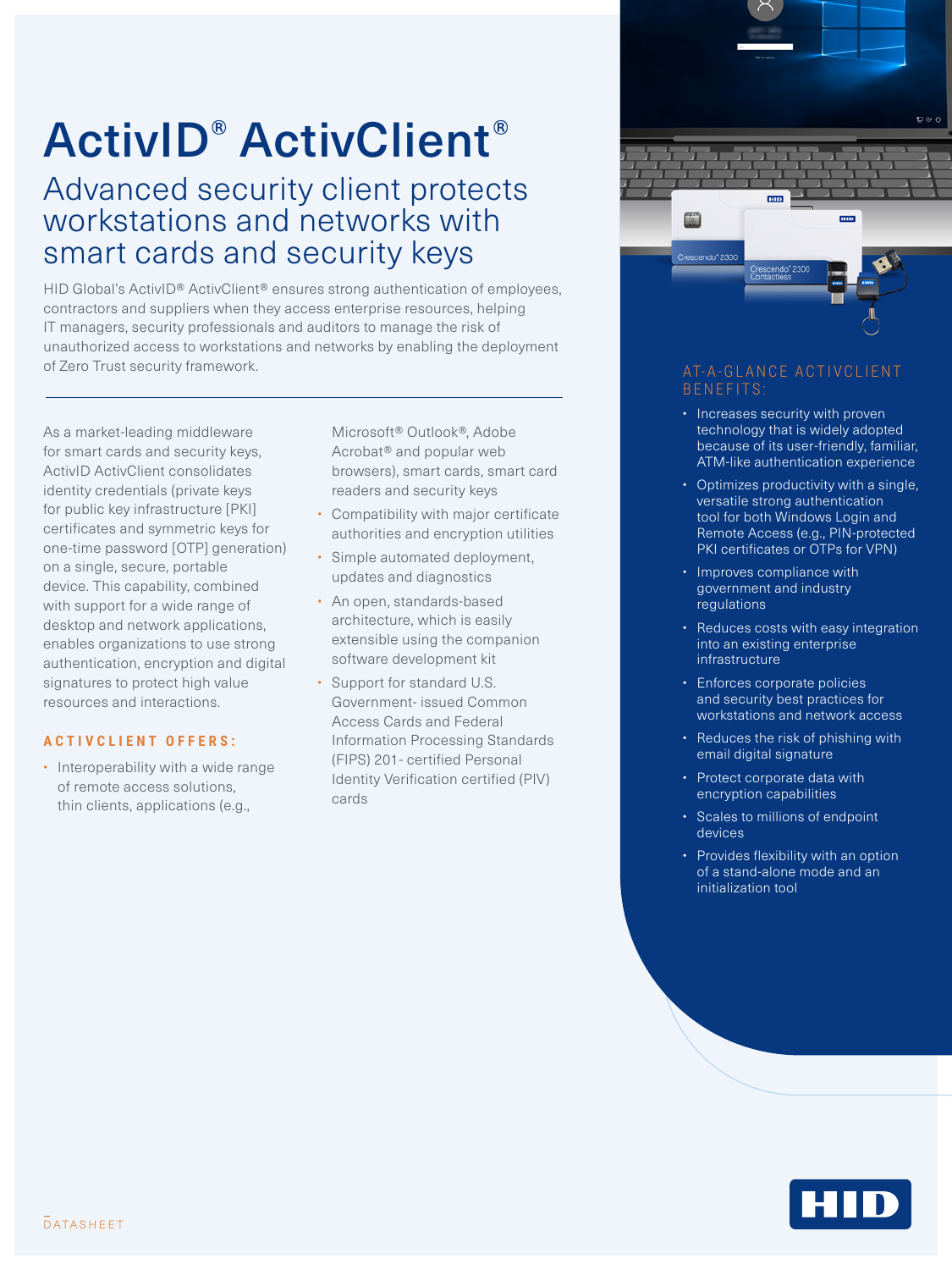

#### **INCREASED SECURITY**

ActivID® ActivClient® allows organizations to protect Windows® workstations and internal networks from unauthorized access. Using ActivID ActivClient, IT managers can easily enforce strong authentication policies when users login to their Windows desktop or access the organization's network using a virtual private network (VPN) or remote desktop session.

ActivID ActivClient can be deployed with ActivID AAA Server for Remote Access or ActivID Appliance for OTP validation. This enables organizations to authenticate to legacy authentication systems that are not PKIenabled yet—using the same smart card.

ActivClient includes a Windows compliant smart card mini-driver and a PKCS #11 compliant library, enabling email and document digital signature and encryption services with a large number of applications.

When using the HID DigitalPersona single sign-on solution, use ActivClient to add digital certificates as an additional DigitalPersona authentication factor for increased security.

These security services help organizations improve compliance with government regulations (e.g., Sarbanes-Oxley Act Section 302: Internal Controls) and industry standards (e.g., PCI DSS Section 8).

#### LOWER SMART CARD & SMART USB KEY **DEPLOYMENT COSTS**

ActivID ActivClient can easily be deployed and managed via standard software such as Microsoft Active Directory and Microsoft Group Policy Objects, reducing the cost of smart card deployment.

ActivClient makes PKI easy for end users. For example, Microsoft Outlook is automatically configured for secure email with smart card certificates, and the Exchange Global Address List (GAL) is automatically updated with the same certificates. These capabilities provide increased security to end users, without the burden of learning new software capabilities. This significantly reduces help desk costs and other administrative costs normally associated with endpoint security.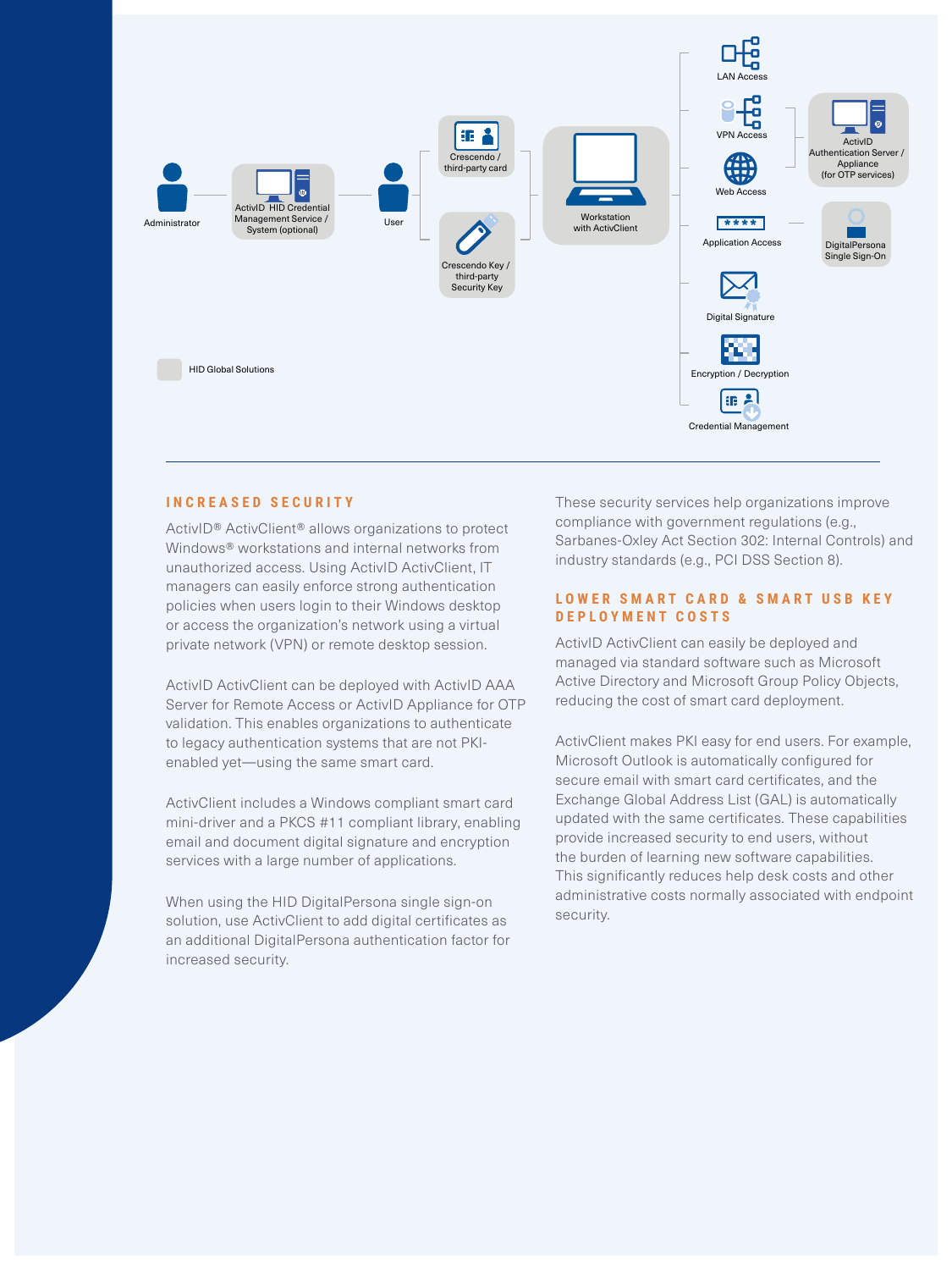#### **FLEXIBLE DEPLOYMENT MODELS**

The cloud-based HID WorkforceID Digital Credential Manager and the on-premise ActivID® Credential Management System (CMS) enable organizations to securely issue and manage digital credentials on devices. When deployed with ActivID CMS, ActivID ActivClient® offers a smart card auto-update service, enabling credentials to be centrally updated after card issuance, with minimal cardholder disruption.

For customers without a Credential Management system, ActivID ActivClient offers a stand-alone mode, with an initialization tool for easy issuance and reset of smart cards and security keys.

#### **SECURITY CLIENTS**

ActivID ActivClient is the enterprise smart card middleware in the HID Global Credential Management portfolio. In addition to Windows®, it is available for Apple® OS X and Linux®-based platforms.

ActivID ActivClient comes with a Software Development Kit (SDK) that enables systems integrators and independent software vendors to link smart cards to their applications. Software developers do not need specific knowledge of smart card technology to integrate ActivID ActivClient services into their applications.

| <b>ACTIVCLIENT USER CONSOLE</b>                           |                    |                           |                                             |                       |                     |   |          |
|-----------------------------------------------------------|--------------------|---------------------------|---------------------------------------------|-----------------------|---------------------|---|----------|
| ED ActivClient - [DOE.JOHN's Smart Card]                  |                    |                           |                                             |                       |                     | П | $\times$ |
| Edit View Tools Help<br>File                              |                    |                           |                                             |                       |                     |   |          |
| 図<br>国土<br>$\overline{\phantom{0}}$<br>ω                  | $\odot$ $\odot$    |                           |                                             |                       |                     |   |          |
| <b>Tasks View</b>                                         | $\bullet$ $\times$ | 또신                        |                                             |                       | Ħ                   |   |          |
| <b>Smart Card Tasks</b>                                   | $\blacktriangle$   |                           |                                             |                       |                     |   |          |
| Show my smart card info                                   |                    | <b>Smart Card</b><br>Info | My<br>Certificates                          | One-Time<br>Passwords | My Personal<br>Info |   |          |
| <b>My Certificates Tasks</b>                              | ٠                  |                           |                                             |                       |                     |   |          |
| View My Certificates                                      |                    |                           |                                             |                       |                     |   |          |
| Import a certificate                                      |                    |                           |                                             |                       |                     |   |          |
| <b>One-Time Password Tasks</b>                            | ٠                  |                           |                                             |                       |                     |   |          |
| 글 View One-Time Password                                  |                    |                           |                                             |                       |                     |   |          |
| <b>My Personal Info Task</b>                              | ٠                  |                           |                                             |                       |                     |   |          |
| View My Personal Info<br>m                                |                    |                           |                                             |                       |                     |   |          |
|                                                           |                    |                           |                                             |                       |                     |   |          |
|                                                           |                    |                           |                                             |                       |                     |   |          |
|                                                           |                    |                           |                                             |                       |                     |   |          |
|                                                           |                    |                           |                                             |                       |                     |   |          |
|                                                           |                    |                           |                                             |                       |                     |   |          |
|                                                           |                    |                           |                                             |                       |                     |   |          |
|                                                           |                    |                           |                                             |                       |                     |   |          |
|                                                           |                    |                           |                                             |                       |                     |   |          |
| <b>Help Tasks</b><br>൚<br>Get help on using this software | $\blacktriangle$   |                           |                                             |                       |                     |   |          |
|                                                           |                    |                           |                                             |                       |                     |   |          |
| <b>P</b> Ready                                            |                    |                           | Technical information about this smart card |                       |                     |   |          |
|                                                           |                    |                           |                                             |                       |                     |   |          |